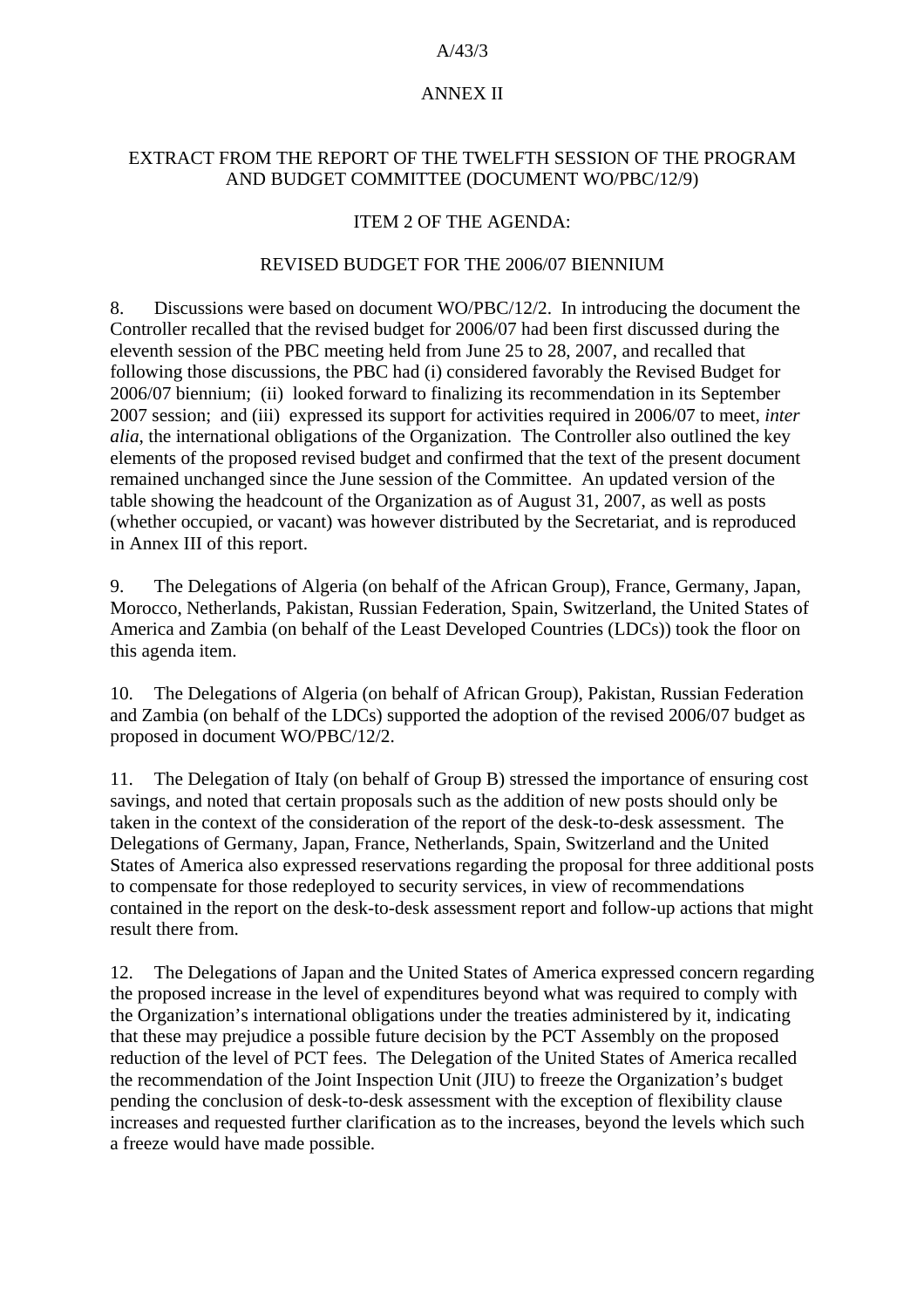13. In response to questions from delegations, the Controller explained that any decision in respect of a possible reduction of PCT fees would only be applicable as of January 1, 2008, and would therefore not affect the level of income in the current biennium. She further clarified that if the recommendation of the JIU had been applied and a freeze, with the exception of the flexibility clause, would have been put in place in respect of the level of employment pending the results of the desk-to-desk assessment, the proposed revised budget would include 984 instead of 989 posts. This was because the Secretariat proposed five new posts in the revised budget in addition to those created under the flexibility clause, with a financial impact of 0.1 million Swiss francs in the current biennium.

14. The Delegation of Germany expressed its reservations concerning the proposal to make provisions to progressively cover the long term liabilities of the Organization for separation from service and After-Service Health Insurance (ASHI). It noted that discussions were held on this issue in various United Nations bodies and added that a similar proposal presented to the United Nations General Assembly within the context of the approval of the budget for UN Peacekeeping Operations was withdrawn. The Delegation stated that it could therefore not join consensus on the inclusion of the proposed provision in the revised budget for 2006/07 pending further discussions and clarification.

15. In response to the concern expressed by the Delegation of Germany, the Secretariat explained that the Organization had already included such provisions in its 2004/05 expenditures, as approved by Member States, and as disclosed in the 2004/05 Financial Management Report. It also noted that the proposal was being submitted to Member States in order to apply prudent management and accounting principles, as well as to ensure compliance with accounting standards in the future to as great an extent as possible. The Secretariat also highlighted the support expressed by the External Auditor for this approach.

16. In response to the request of the Chair, the Legal Counsel clarified and expanded on the role, the competencies and the mandate of PBC, noting that it had been established as a subsidiary body of, and reporting to, the General Assembly, to address program, budget, finance and premises related issues. He further clarified that an Assembly had been constituted under each Treaty, and such Assemblies therefore dealt only with issues related to the specific Treaty under which they had been constituted. Therefore, the PBC makes recommendations concerning the whole Organization, while the Assemblies constituted under treaties make recommendations concerning their respective Treaty only.

> *17. The Program and Budget Committee recommended to the Assemblies of WIPO Member States the adoption of the Revised Budget for the 2006/07 biennium as proposed in document WO/PBC/12/2, with the exception of the proposal to create three additional posts over the initial budget to compensate for those redeployed to security services.*

*18. This recommendation is without prejudice to the 2008/09 Program and Budget or to making permanent any increased spending or increase in posts that go beyond*